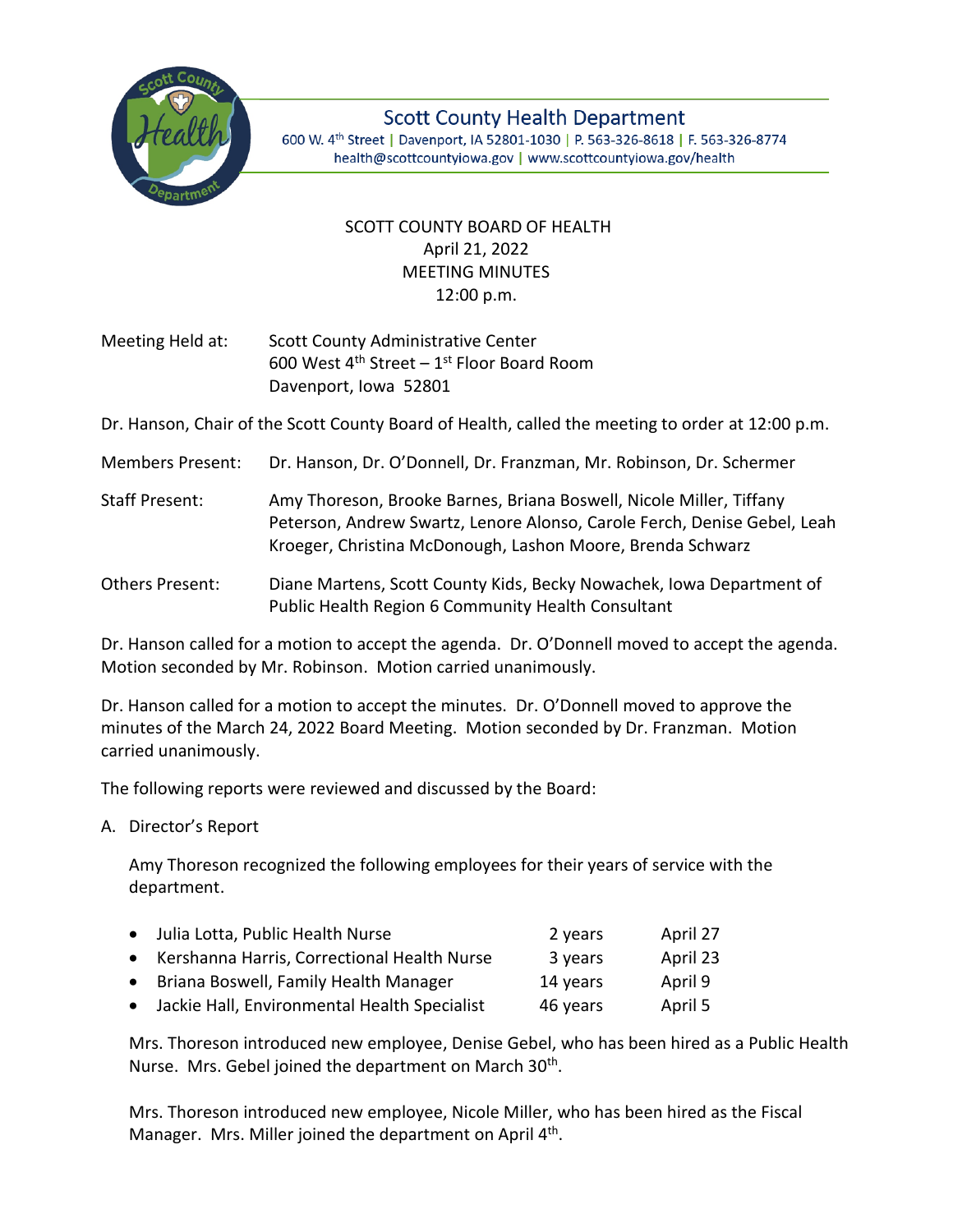Mrs. Thoreson recognized Lashon Moore for being selected, with nine other honorees, to receive the 2022 Quad City Times Nurses-Heart of Health Care Honorees recognition. Mrs. Moore will be featured in the Quad City Times.

Mrs. Thoreson asked Mrs. Moore to report on the rising number of syphilis cases. Mrs. Moore shared the Center for Disease Control and Prevention (CDC) has released their Sexually Transmitted Disease Surveillance Report for 2020. The data report shows even in the face of a pandemic, 2.4 million cases of chlamydia, gonorrhea, and syphilis were reported in the United States in 2020. Mrs. Moore explained gonorrhea cases were up 45%, syphilis cases were up 52%, congenital syphilis were up 235%, and chlamydia cases were down 1.2% from 2016.

Mrs. Moore shared the Iowa Department of Public Health (IDPH) reported syphilis has reached its highest numbers in the state in a generation. IDPH reported there were 554 diagnoses of infectious syphilis reported in 2021 compared to 357 in 2020. In 2021, there were 11 cases of congenital syphilis reported, compared to 1 case in 2020. The 11 cases are more than the last 20 years combined.

In 2020, there were 21 cases of infectious syphilis reported in Scott County. Mrs. Moore noted the 2021 preliminary numbers were not available for Scott County as of this meeting.

Mrs. Moore shared that in response to the data released on the reports, the department released a memo to providers alerting them of the sharp increase in syphilis cases and the importance of screening, testing, and treating.

Dr. Hanson asked if the increase in cases corresponds to the decrease in messaging about sexually transmitted infections (STIs) due to the concentration on the pandemic response.

Mrs. Moore responded that the CDC Surveillance Report shared information on how the pandemic negatively impacted individuals being tested for STIs. Contributing factors noted were decreased clinic testing hours, testing clinics temporarily closing as staff were redirected from routine STI surveillance and control to COVID-19 activities, and individuals being in confinement and not seeking screenings and medical care.

Dr. O'Donnell asked about the demographics of the infected syphilis population and if the department has seen any change from 2016.

Mrs. Moore responded the majority of diagnoses continue to be among men who have sex with men, young individuals, and people of color although the number of syphilis cases diagnosed in women is on the rise.

Dr. Hanson asked if the state will be doing any additional public health initiatives in response to the increased case numbers.

Mrs. Moore responded that IDPH issued a media release to alert the public of the rise in cases and has provided funding to hire disease intervention specialists (DIS) across the state.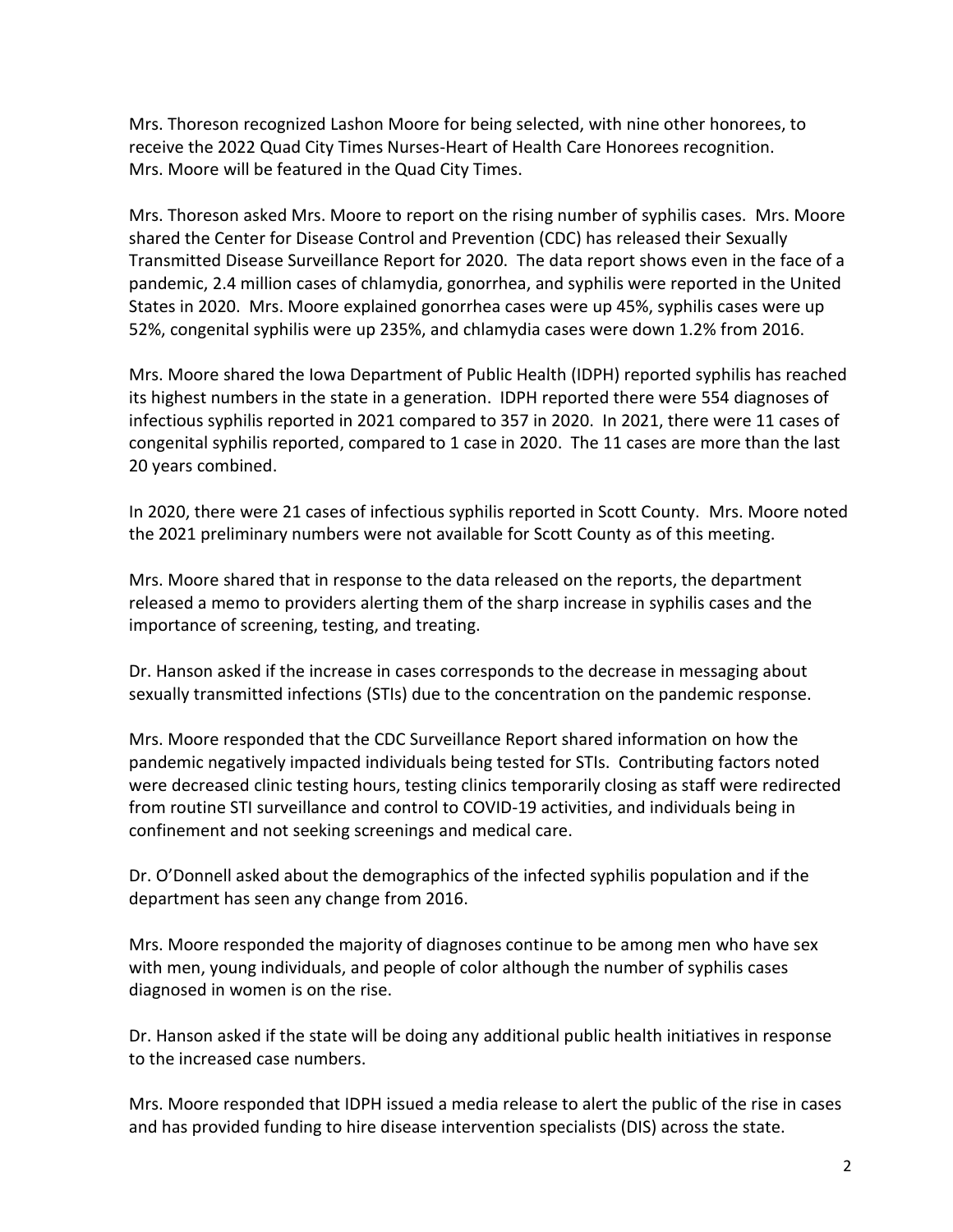Mrs. Thoreson added the increased case numbers are a national trend and there is additional work from the CDC perspective on education and marketing. Mrs. Thoreson anticipates seeing more initiatives from the CDC.

Mr. Robinson asked about the role of a DIS.

Mrs. Moore explained the DIS role is to do contact tracing of individuals who test positive for gonorrhea, syphilis, and HIV to have their partners tested and treated.

Mrs. Thoreson asked Brooke Barnes to report on the National Association of County and City Health Officials (NACCHO) interview regarding the use of geographic information systems (GIS) to address public health topics. Mrs. Barnes shared that throughout the pandemic, staff partnered with Scott County GIS staff to utilize maps to better understand the impact of COVID-19 throughout Scott County. The department was able to look at vaccination and infection rates by zip code to pinpoint where outreach and vaccination clinic efforts needed to be focused, and was able to share infection rates by school boundaries with districts to assist them in their mitigation efforts. Mrs. Barnes shared additional department utilization of GIS maps included identifying lead homes and mapping STIs to target locations for condom distribution. The partnership between the department and Scott County GIS has been invaluable.

Mrs. Thoreson reported, as of this meeting, IDPH reported 45,775 positive tests in Scott County and is continuing to see 3-10 cases daily. The hospital trends are being monitored carefully. At the beginning of April, Genesis stopped testing pre-procedures while UnityPoint continues to test and report their data. Scott County hospitalizations have seen a slight increase, but remain low.

The department continues to offer Johnson & Johnson and Pfizer-BioNTech COVID-19 vaccine through a weekday walk-in clinic. The department continues to distribute test kits.

Mrs. Thoreson reported that Dr. Katz and she participated on a call with representatives from the City of Davenport Public Works Department and the State Hygienic Laboratory (SHL) regarding a pilot project for testing wastewater for the COVID-19 virus. Mrs. Thoreson explained there is a push at the national level to build infrastructure to support wastewater testing. The COVID-19 virus can be detected in wastewater, enabling wastewater surveillance to capture the presence of the virus shed by people with and without symptoms, giving a more accurate picture of how much virus is in the community. The University of Iowa has begun pilot testing wastewater at their dorms and the City of Davenport is excited to partner with SHL on the project. Once the pilot project process is vetted over the summer, SHL plans to approach other communities. The efforts of wastewater testing will benefit the community by monitoring the COVID-19 virus and other illnesses in the future.

Dr. Katz listened to the FDA's Vaccine and Related Biologics Advisory Committee and the Advisory Committee on Immunization Practices call regarding second boosters. With the current low positivity rate, at this time, Dr. Katz is strongly considering the fourth dose for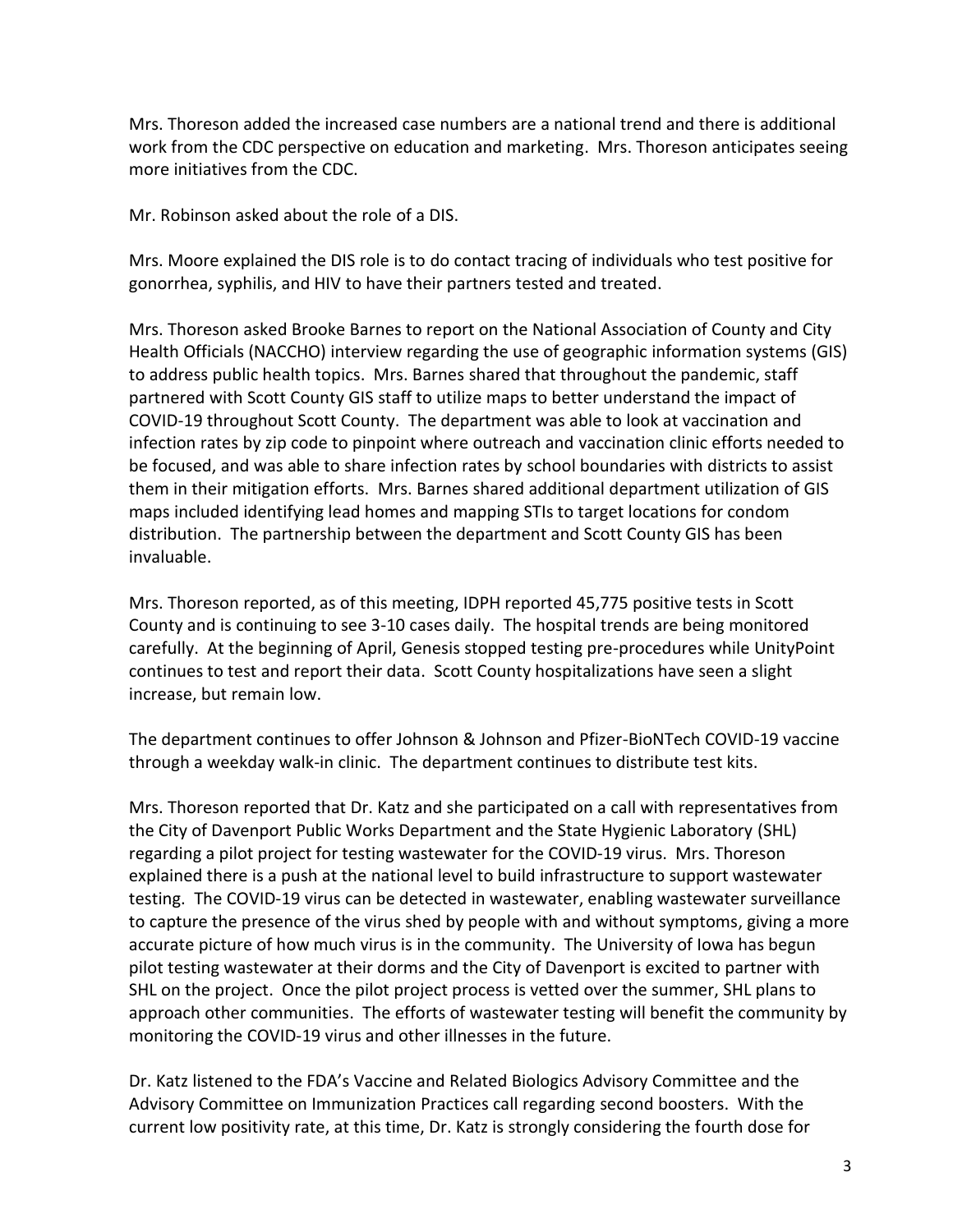himself in the fall when he receives his influenza shot, but feels it is a personal preference and those at higher risk should consult with their physicians.

Mrs. Thoreson reported she has attended multiple meetings with county administration regarding MEDIC Emergency Medical Service (EMS). Mrs. Thoreson explained the Scott County Board of Supervisors (BOS) has a long-standing contractual relationship with MEDIC EMS. Previously, the hospital systems were a part of the contract, but Scott County has been the only partner for the last ten years. Scott County has agreed to reimburse MEDIC EMS up to \$200,000 per year as the result of an operating loss. Scott County also provides funds to Durant, Bennett, and Wheatland ambulances to serve the northwest part of Scott County.

Mrs. Thoreson shared Scott County, the Scott County Board of Health (BOH), and the Scott County Health Department (SCHD) have a long history of assuring high-quality, efficient EMS services for the residents of Scott County. There have been numerous studies over the years funded by the County, the County Administrator serves on the MEDIC EMS Board, members of the BOH, and SCHD staff have at times met with the MEDIC EMS Board to discuss recommendations to assure a strong EMS infrastructure.

These discussions are starting to increase as concerns about the long-term stability of MEDIC EMS as a non-profit entity come to the forefront again. There are several reasons including increasing costs of labor, increasing cost of supplies, and changes in the payor mix with more transports being paid for by Medicaid/Medicare. There are several programs to help offset costs, but those are not available to MEDIC EMS in its current operational format.

The financial stability of MEDIC EMS is a BOS strategic plan priority. On April 12<sup>th</sup>, Linda Frederiksen, Director of MEDIC EMS, presented to the BOS at its Committee of the Whole Meeting. Dr. Hanson attended the Committee of the Whole meeting. The tentative plan is to have Mrs. Frederiksen present at the May 19<sup>th</sup> BOH meeting. Mrs. Thoreson anticipates that County Administration will be present as part of that discussion.

Mrs. Thoreson shared the other area where SCHD becomes involved in the EMS system is through licensing. Scott County Code Chapter 28, Emergency Medical Services, is a local code that outlines the expectations and requirements for operating an EMS in Scott County. It also designates a geographic area assigned to an EMS provider in which that provider performs all calls for service.

Mrs. Thoreson explained MEDIC EMS is assigned primary responsibility for all of Scott County except for two areas served by volunteer services with MEDIC EMS being the back-up for those areas. The sustainability of a strong, efficient EMS system is important to the health of the community.

Dr. Franzman asked if MEDIC EMS has been in Scott County for decades, or if there have been any other previous nonprofit providers.

Mrs. Thoreson shared MEDIC EMS was collaboratively organized in 1982 by Scott County, St. Luke's, and Mercy Hospitals (precursors to Genesis Health System).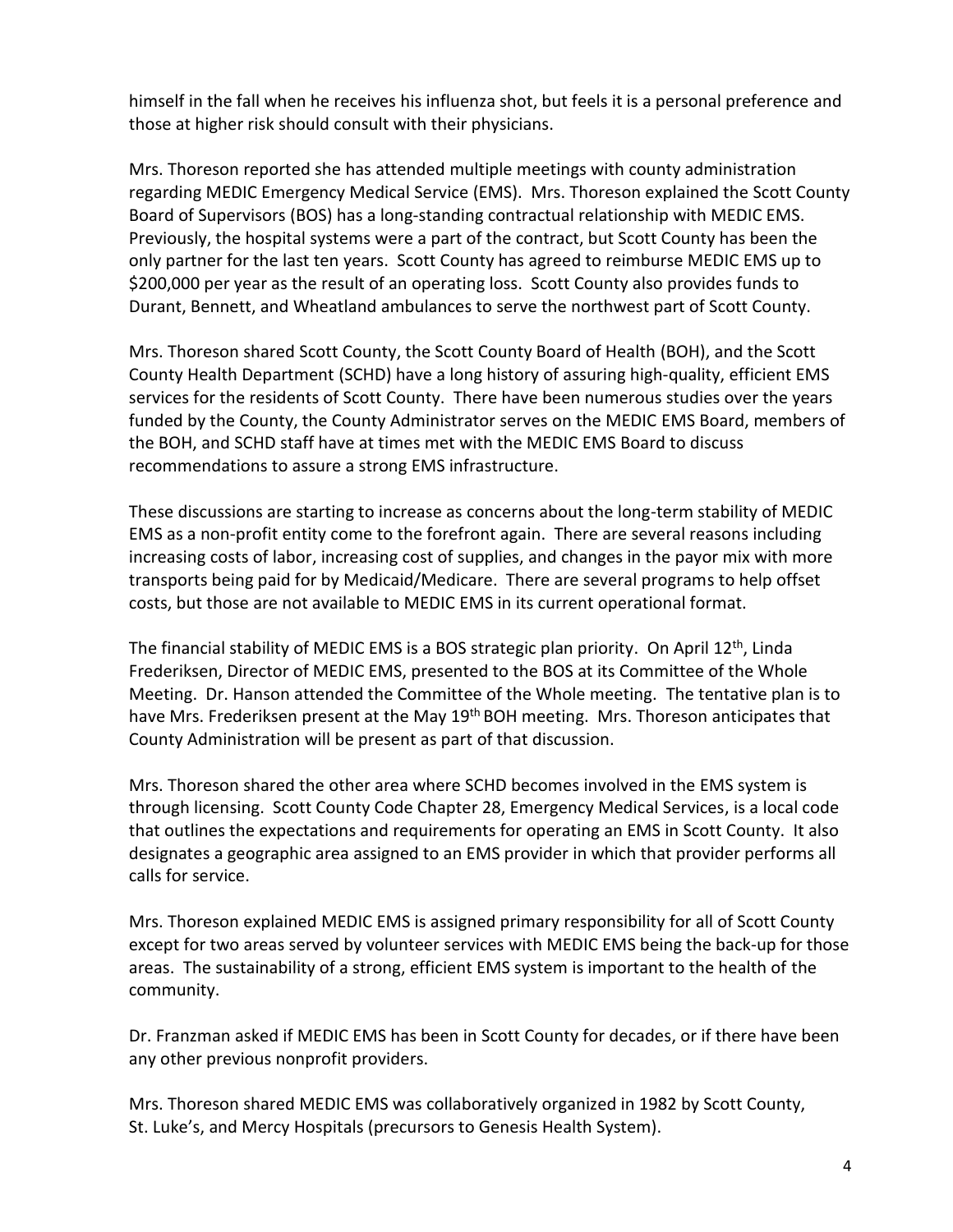Dr. O'Donnell asked if Mrs. Frederiksen felt they were losing any market share.

Mrs. Thoreson shared Mrs. Frederiksen noted increasing costs of labor to compete with the competitive healthcare labor market and low reimbursement rates paid by Medicaid/Medicare have been challenging.

Dr. Hanson added Mrs. Frederiksen explained as the Medicaid population grows, and with the low Medicaid reimbursement rates, Medicaid has been a significant challenge to their operation.

Dr. O'Donnell shared the shortage in healthcare staffing continues to grow and predictions are the education system will not be able to produce enough qualified healthcare professionals to keep up with retirements and staff leaving the field in the next three to five years.

Dr. Hanson shared Scott County has benefited from an incredibly high functioning EMS service with high-level response times to all parts of the county including rural areas. As costs rise and revenues stagnate, county and city officials will be discussing how to keep the ambulance service sustainable for the long term with the same high level of care for the entire county.

- B. Dr. Hanson moved to the Public Health Activity Report for the month of March 2022.
- C. Dr. Hanson moved to the Budget Report for the month of March 2022.

Following discussion, Dr. O'Donnell moved to approve the claims. Motion seconded by Mr. Robinson. Motion carried unanimously.

D. Dr. Hanson moved to the Scott County Kids Report.

Diane Martens, Scott County Kids reported the Tall Cop Says Stop educational training will be offered on April 12<sup>th</sup> and participants will be able to learn and identify substance abuse trends.

Mrs. Martens shared the Early Childhood Iowa (ECI) Board members continue to find the services provided by the Childcare Nurse Consultant (CCNC) to be a positive service.

Dr. Hanson asked Mrs. Martens to explain the Handle with Care Program.

Mrs. Martens explained that when law enforcement officers identify children at the scene of a traumatic event, the child's name is shared with the school district in a confidential notice before the start of school. No information is shared except for the child's name and "Handle with Care". This allows school staff to be more sensitive to the child's behavior and needs.

E. Dr. Hanson moved to the Title V, Local Public Health Services, and Tobacco Use Prevention Program Report.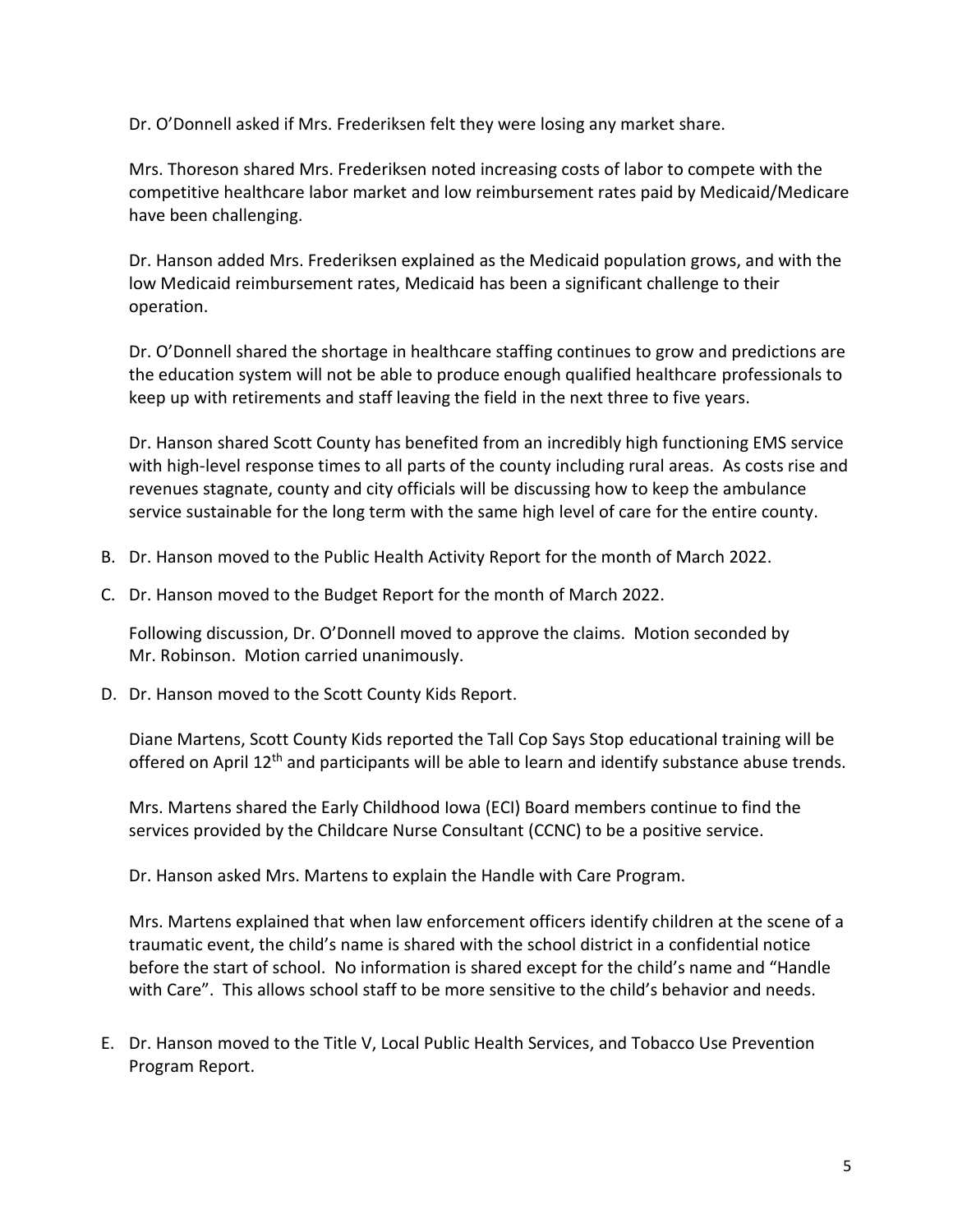Briana Boswell reported work continues on the FY'23 Maternal Health application and Child and Adolescent Health application. In the upcoming fiscal year, both grants will cover Cedar, Clinton, Jackson, and Scott counties for Collaborative Service Area 14.

Tiffany Peterson reported the Local Public Health Services application for FY'23 will be submitted on April 22<sup>nd</sup>. Mrs. Peterson shared Anna Copp is continuing to receive requests regarding vaping education for students. Mrs. Copp took two students and an instructor from Central High School to participate in the Iowa Students for Tobacco Education and Prevention (ISTEP) summit on April 19<sup>th</sup> in Des Moines.

F. Dr. Hanson moved to the Board of Health Orientation – Local Board of Health Member **Orientation** 

Mrs. Nowachek, IDPH Region 6 Community Health Consultant, shared Local Board of Health (LBOH) members are appointed for three-year terms by the BOS. The BOS has authority over the LBOH in three areas: appointment of BOH members, approval of adopted rules and regulations of the BOH, and appropriation of county tax funds the BOH use for its operations.

The LBOH must have at least five members, including one licensed physician, PA, ARNP, or APRN. The board must meet six times per year, report membership and officers to IDPH, submit meeting minutes to IDPH, follow public meeting laws, individualize public health services to meet the needs of their county, and serve as Contractor for many IDPH grants.

Mrs. Nowachek emphasized that public health is a partnership of local public health, IDPH, non-profit organizations, health care providers, policymakers, businesses, and many others working together to protect and improve the health of their communities and Iowans.

Mrs. Nowachek gave the jurisdiction definition of the LBOH according to §137.103 (2), "A county board shall have jurisdiction over public health matters within the county."

Mrs. Nowachek described the three core functions of the LBOH are to safeguard the community's health by assessment, policy development, and assurance. The required public health services are to impose and enforce quarantine and isolation, furnish supplies and services/care during quarantine and isolation, communicable disease investigation and follow-up (includes assurance of STD/STI examination and treatment), immunization and dental audits for schools, immunizations to children if not provided elsewhere, assure enforcement of animal control (infectious and contagious diseases/rabies investigation and quarantine), private sewage disposal systems (Time of Transfer Inspections), and assure completion of the Community Health Needs Assessment on a five-year basis.

Mrs. Nowachek thanked the Scott County BOH members for their service and commitment to public health.

Dr. Hanson called for a motion to accept the reports. Mr. Robinson moved to approve the reports. Motion seconded by Dr. Schermer. Motion carried unanimously.

Dr. Hanson moved to Public Comment.